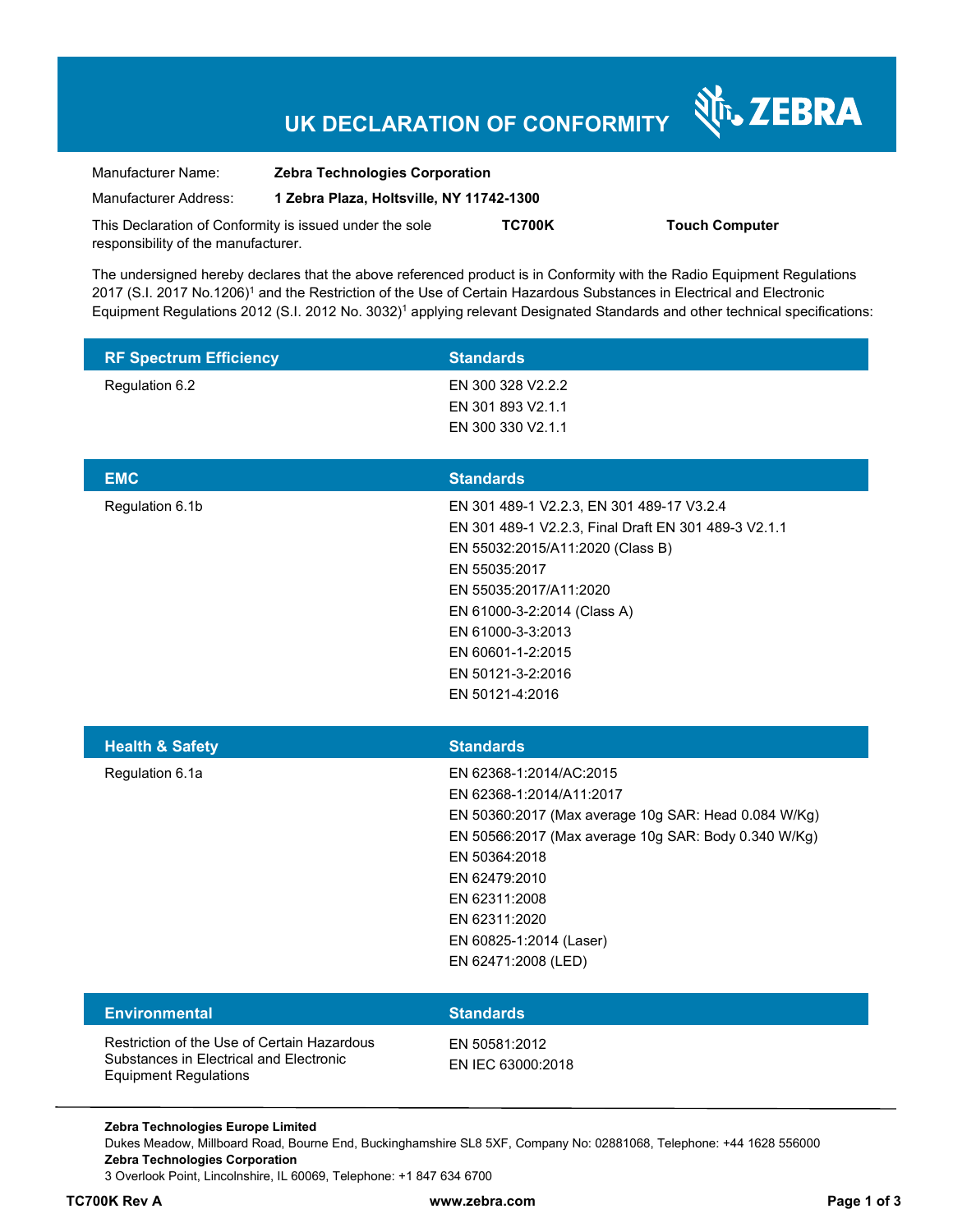## **UK DECLARATION OF CONFORMITY**



With regard to the Radio Equipment Regulations 2017 (S.I. 2017 No.1206)<sup>1</sup>, the conformity assessment procedure referred to in regulation 41(4)(a) and detailed in Schedule 2 has been followed.

 $^{\rm 1}$  As amended by applicable EU withdrawal legislation implemented at the time of issuing this declaration

### **Signed on behalf of Zebra Technologies Corporation**

*(Signature of authorized person)* Marco Belli Rev: A Annual Rev: A Annual Rev: A Annual Rev: A Annual Rev: A Annual Rev: A Annual Rev: A Annual Rev Sr. Manager, Regulatory **Date: 30 March 2021** Place: Bourne End, UK

**Zebra Technologies Europe Limited**  Dukes Meadow, Millboard Road, Bourne End, Buckinghamshire SL8 5XF, Company No: 02881068, Telephone: +44 1628 556000 **Zebra Technologies Corporation**  3 Overlook Point, Lincolnshire, IL 60069, Telephone: +1 847 634 6700